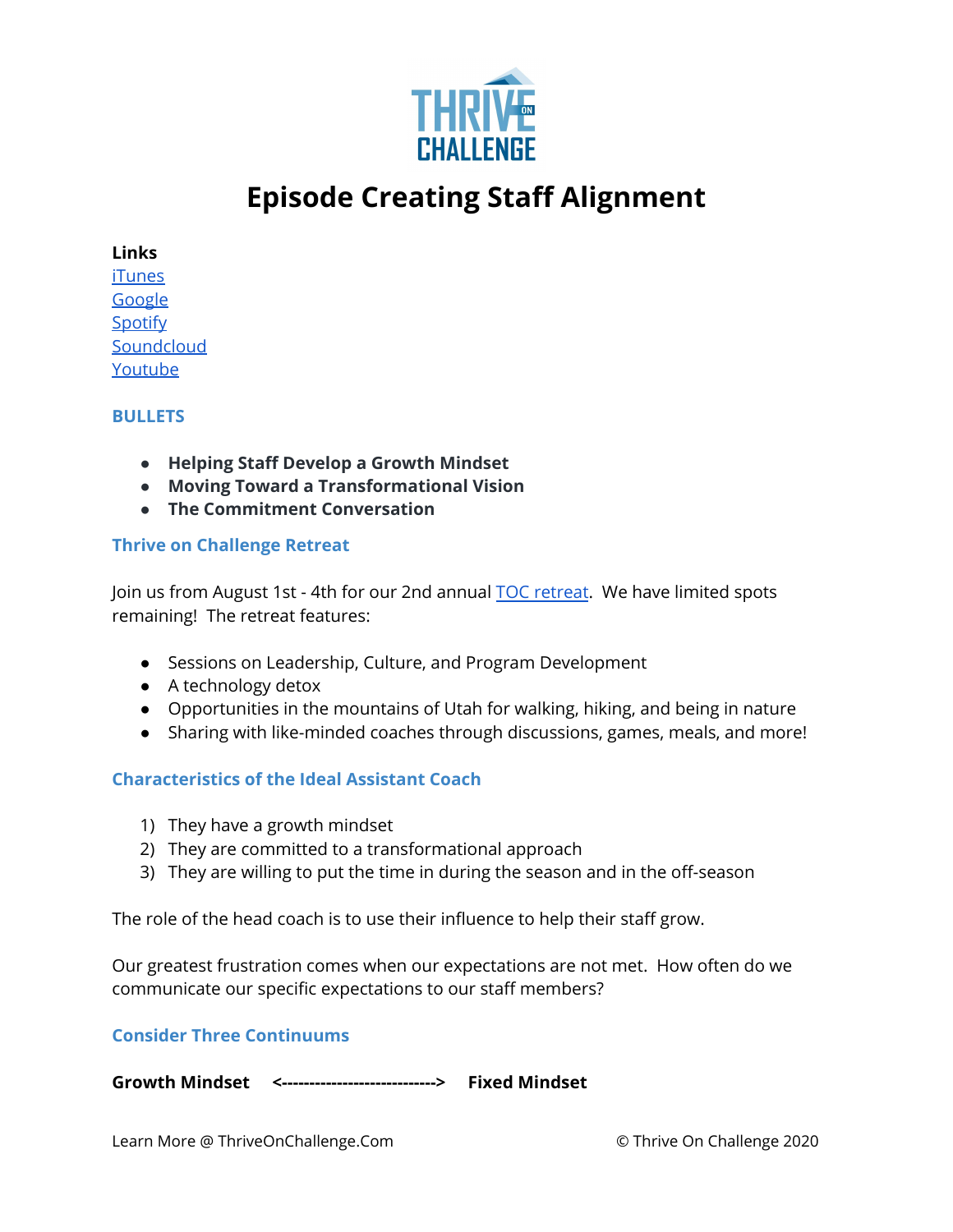

*Someone who is interested in learning, growing, and developing and finding more effective ways of doing things.*

**Transformational <----------------------------> Transactional** *Those who use sport to develop people.*

**Full-Time Commitment <----------------------------> Part-Time Commitment** *Coaches who are all in, all the time.*

# **Where do we start?**

The worst case is to have a highly committed coach who is very transactional, but having a growth mindset could help them to change.

#### **How do we help others to develop a growth mindset?**

- 1) Model It Consistently ask for feedback from others
	- a) *What am I doing well?*
	- b) *What can I improve?*
- 2) Be continuously invested in your own development and share what you're learning

#### **How do we help our staff align around a transformational vision?**

- 1) The head coach must begin to change first even before sharing the vision
- 2) Start by investing in the relationships with your players

All of these steps require the head coach being vulnerable to acknowledge areas of growth, and having the courage to take steps to change.

**Model a Think Aloud** - Narrating for your staff how you think through certain situations, approaches, challenges, etc. Sharing how your thinking has evolved can be powerful and persuasive.

**Extend an Invitation -** When you commit to a new direction, invite your players / coaches to come along as you pursue a new way of thinking and doing things.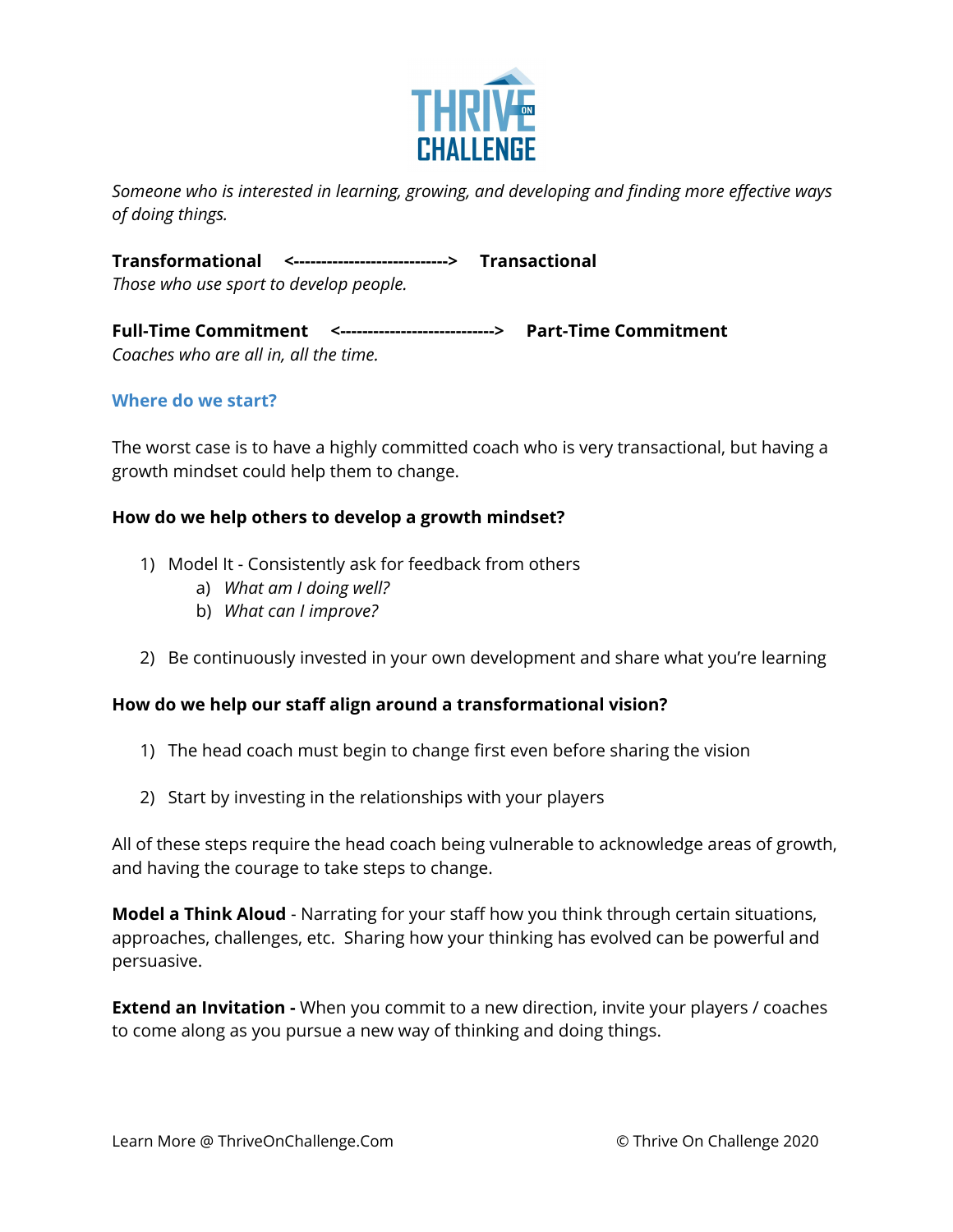

With staff members who are resistant to change, that invitation may include the hint of an ultimatum. We are going in this direction - if that's not for you, then you may need to make a decision about your future in the program.

As Mano Watsa shared in **[Episode](https://podcasts.apple.com/us/podcast/184-how-to-teach-a-championship-mindset-with-mano-watsa/id1286560192?i=1000513829872) 183**, great culture becomes polarizing. It attracts those who share these attributes, and repels those that don't.

# **How do we navigate conversations about time commitment?**

We may perceive those coaches who are absent in the off-season as being less committed, but the reality is that they may actually have a life outside of basketball (which might be a healthy thing).

Ask your coaches, *What time can you give us in the off-season?* If their time is limited, work together to figure out how to maximize the time they can give.

# **Very few assistant coaches will ever be as committed as the head coach.**

At the same time, if there is a minimum time requirement that should be communicated clearly.

# **Establish Minimum Standards and Non-Negotiables**

If you expect coaches not to use shame, anger, profanity, humiliation, etc. these standards must be communicated and enforced.

The non-negotiables for transformational coaching and a growth mindset need to be established clearly.

# **Be attentive to these phrases that are immediate RED FLAGS**

- *● That's the way we've always done it*
- *● That's just the way I am*

View JP's courses that are available to share with your staff [HERE](https://thriveonchallenge.com/#courses)

- The Competitive Cauldron
- The Captains Council
- The Playing Time System